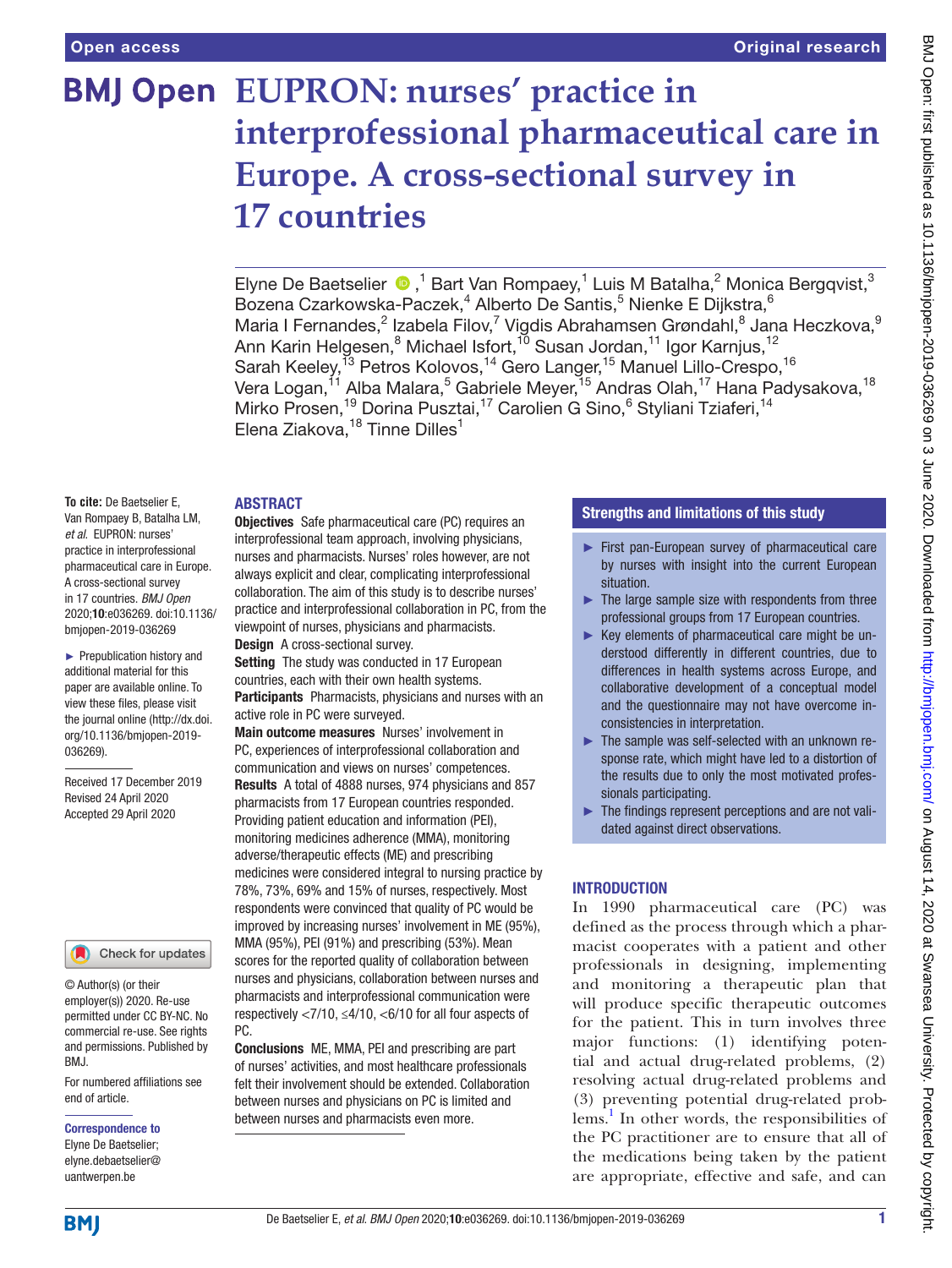be taken as intended.<sup>[2](#page-10-1)</sup> It is broadly recognised that there is a need for interprofessional collaboration in  $PC<sup>3-4</sup>$ Ensing *et al* corroborated this in their systematic review identifying components of pharmacist interventions that can improve clinical outcomes during care transitions. They concluded that collaborating with other healthcare professionals is crucial to increase the effectiveness of pharmacist interventions.<sup>[5](#page-10-3)</sup>

Nurses are healthcare professionals with significant responsibilities in PC. Dilles *et al* indicated that nurses regularly engage in pharmaceutical practice, such as providing information, monitoring treatment adher-ence and recognising adverse drug reactions.<sup>[6](#page-10-4)</sup> Furthermore, many nurses are continuously in the immediate presence of patients, and therefore well-positioned to deliver  $PC^{7-9}$  However, nurses experience a large number of barriers to safe PC related to medicines monitoring and interprofessional collaboration. $6-10$ Moreover, nurses' roles are not always explicit, distinct and clear to other professionals complicating interprofessional collaboration.[6](#page-10-4)

PC requires an interprofessional team approach, involving physicians, nurses and pharmacists. $\frac{11}{11}$  If nurses are able to raise concerns with physicians and pharmacists, this will help to reduce medication errors. Therefore, interprofessional interactions and open communication are essential for safe PC.<sup>[11 12](#page-11-0)</sup>

An international comparative study in 39 countries, of which 35 were European, indicated a large variation in nurses' roles. Clinical activities traditionally reserved for the medical profession were investigated. It was apparent that task shifting, where nurses, mostly with advanced training, take up advanced roles, such as prescribing medicines, was already implemented in 23 of 35 European countries, to maximise workforce capacity.[13](#page-11-1) PC activities of nurses, such as patient education, support, adherence monitoring and monitoring patients for potential adverse effects of medicines can be part of nursing practice throughout Europe. Evidence, however, is scarce. Also, in nurse education, a clear description of specific learning outcomes on PC appears to be absent in most European countries. Curricula covering PC vary considerably.<sup>5 13</sup> Maier and Aiken state that developing minimum educational and practice standards may facilitate the comparability and recognition of advanced nursing roles across borders and in increas-ingly connected labour markets.<sup>[13](#page-11-1)</sup>

To our knowledge, there is no research available describing nurses' roles in clinical practice in delivering PC from an interprofessional viewpoint throughout Europe. The aim of this study is to describe nurses' practice and experiences on interprofessional collaboration with nurses in PC, from the viewpoint of nurses, physicians and pharmacists, in different European countries. This study is abbreviated to EUPRON, an acronym for Europe, PC, roles of nurses.

### **METHODS** Study design

In a quantitative, cross-sectional survey in 17 different European countries, nurses, physicians and pharmacists were invited to complete an online structured questionnaire on nurses' practice in selected components of interprofessional PC.

## Participants and setting

Seventeen European countries participated in the study: Belgium, Czech Republic, England, Germany, Greece, Hungary, Italy, The Netherlands, Norway, Poland, Portugal, the Republic of North Macedonia, Slovakia, Slovenia, Spain, Sweden and Wales. Although England and Wales are both part of the UK, and not independent countries, they are mentioned separately because of their different healthcare systems.

Not all European countries participated because inclusion in the project depended on the intrinsic motivation of researchers to join and collaborate in the project, since no funding resources were available at the start. In every country, local nurse researchers were contacted through international nurse associations. All nurse researchers collaborated in the project consortium by national recruitment of volunteer respondents and local data collection. Convenience sampling was used to select nurses, physicians and pharmacists, with an active role in PC for patients in a range of healthcare settings, such as hospitals, community care organisations, residential care settings and mental healthcare organisations. 'Active' was defined as currently working in clinical practice with patients.[14 15](#page-11-2) The term physician referred to all medical doctors, including surgeons, irrespective of specialty. Level 5–8 nurses of the European Qualification Framework<sup>16</sup> (vocational, associate, bachelor, master or PhD nurses) were eligible, whereas professionals without registered nursing status or in training, and students were excluded.

## Survey development

Based on literature, a conceptual model about nurses' practice in interprofessional PC was developed ([online](https://dx.doi.org/10.1136/bmjopen-2019-036269)  [supplementary figure 1\)](https://dx.doi.org/10.1136/bmjopen-2019-036269). This conceptual model was validated (face validity) by the project consortium of researchers to ensure the fit with local context. Afterwards, based on the model, an English language questionnaire was developed by the consortium of international experts and evaluated and adjusted until consensus was reached ([online supplementary material\)](https://dx.doi.org/10.1136/bmjopen-2019-036269). Following questions on demographics, employment and education, four aspects of PC were addressed: monitoring adverse/ therapeutic effects of medicines (ME), monitoring medicines adherence (MMA), prescribing and providing patient education and information about medicines (PEI). The perceived quality of collaboration between nurses and physicians and between nurses and pharmacists, the perceived quality of nurses' competences and the perceived quality of interprofessional communication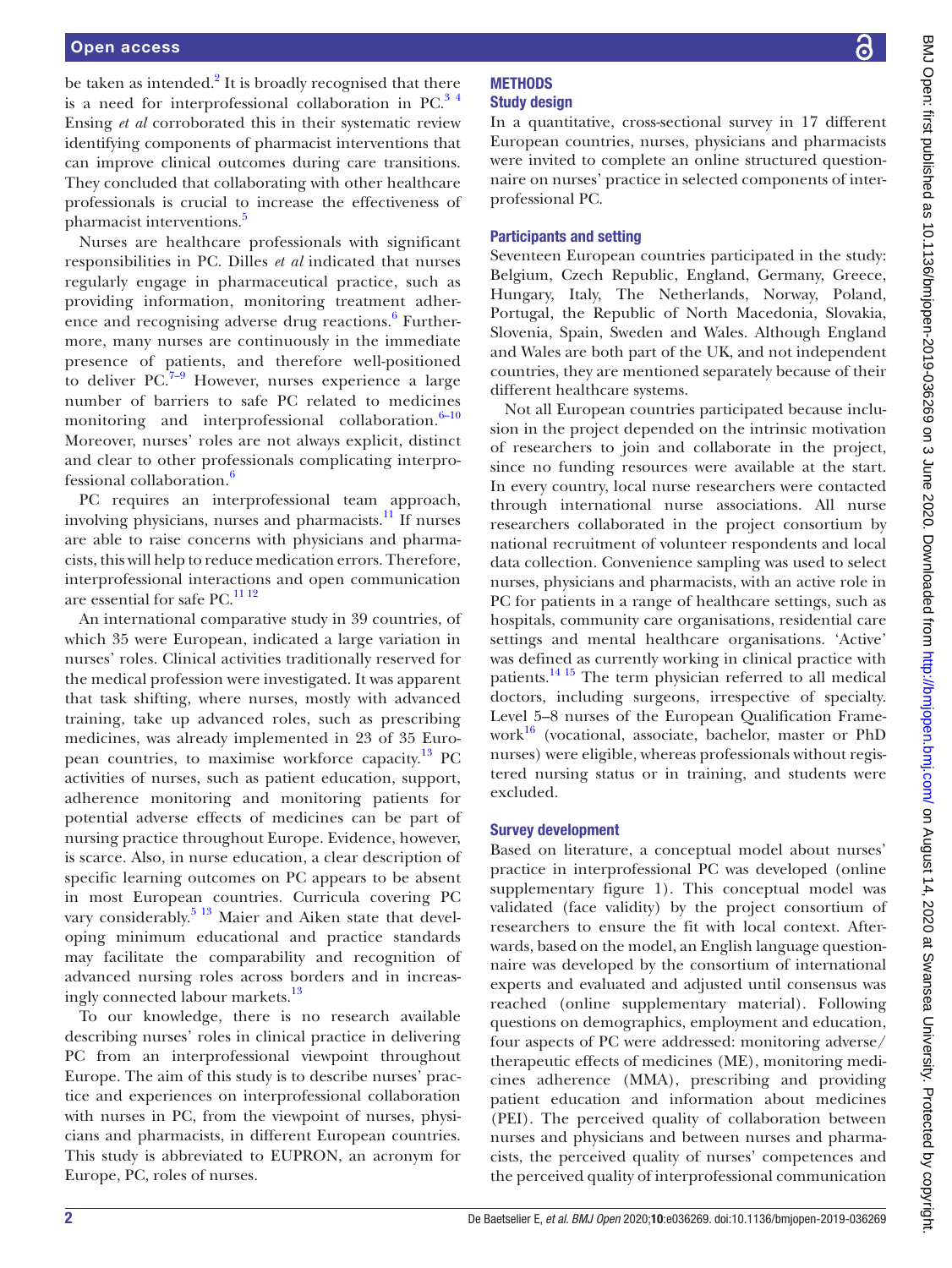country divided by the approximate number of inhabitants in that country multiplied by  $100\,000$ .<sup>18</sup> The number of inhabitants per country was chosen to represent the country size, since approximate numbers of nurses, physicians and pharmacists were not available for all countries. Ethical considerations All respondents received information on the purpose, design and execution of the study. Before the digital questionnaire could be started, all respondents had to indicate they had read the study information and consented to participate. Data were collected anonymously to ensure privacy.<sup>[19](#page-11-6)</sup> **RESULTS** Research population A total of 6719 respondents participated, of whom 73% were nurses, 14% physicians and 13% pharmacists. Across the 17 countries, the number of respondents per 100000 inhabitants varied from 0.1 to 36.4. Mean age was 42 years and 78% of the population was female. The majority of the respondents worked in a hospital (61%) and worked together with one or more nurses and with one or more physicians. Collaboration with one or more pharmacists was reported by 90% of the pharmacists but only 39% of the nurses and 42% of the physicians. More than half of the respondents reported that interprofessional PC was encouraged by their employer's policies. Forty per cent of the nurses had a level 6 post (European Qualification Framework) and 48% had attended specific extra educational activities focusing on PC after obtaining their nursing qualification. More detailed population charac-

# Monitoring adverse/therapeutic effects of medicines

teristics are presented in [table](#page-3-0) 1.

Almost 70% of the nurse respondents had been involved in ME in the last month, with a higher prevalence of ME as the level of education decreased ([table](#page-6-0) 2). Across Europe, the proportion of respondents considering ME as part of nurses' roles, varied from 72% to 98% ([online](https://dx.doi.org/10.1136/bmjopen-2019-036269)  [supplementary figure 2\)](https://dx.doi.org/10.1136/bmjopen-2019-036269). More healthcare workers in non-ambulatory settings and professionals already collaborating with other professions were convinced of this (respectively,  $90\%$  vs  $82\%$ ,  $p<0.001$ , [online supplemen](https://dx.doi.org/10.1136/bmjopen-2019-036269)[tary table 1](https://dx.doi.org/10.1136/bmjopen-2019-036269), and 88% vs 55%, p<0.001, [online supplemen](https://dx.doi.org/10.1136/bmjopen-2019-036269)[tary table 2\)](https://dx.doi.org/10.1136/bmjopen-2019-036269). Pharmacists were significantly less likely to recognise ME as part of nurses' roles (p<0.001, [table](#page-7-0) 3).

Almost all respondents (95%) were convinced of the positive impact of nurses' involvement in ME on the quality of PC (86%–98% across Europe) [\(online supple](https://dx.doi.org/10.1136/bmjopen-2019-036269)[mentary figure 3\)](https://dx.doi.org/10.1136/bmjopen-2019-036269). Two-thirds of respondents believed that the involvement of nurses in ME should be extended [\(table](#page-7-0) 3).

## Monitoring medicines adherence

MMA was reported as part of nursing practice in the last month by 73% of nurses. In nurses with lower levels of

on the different aspects of PC were rated with a score of 0–10 (0=low quality, 10=high quality). The four domains addressed, are part of PC, yet, other responsibilities and tasks could be defined within the concept of  $PC<sup>12</sup>$ . The main content of the questionnaire was the same for nurses, physicians and pharmacists. However, while nurses were questioned about their own practice, physicians and pharmacists were questioned about nurses' practice. The questionnaire was translated into all languages of the participating countries by voluntary and sworn translators. The nurse researchers were asked to check the translation in their own language, and the completion time. Finally, the instrument was piloted with the group of international researchers as to its applicability and comparability in different health system contexts.

## Patient and public involvement

The study participants included pharmacists, physicians and nurses. Since the study focused on healthcare providers, patients and the public were not involved in this study.

# Data collection

We aimed to reach a representative sample of nurses, physicians and pharmacists in each country. Between December 2017 and June 2018, institutions and organisations were asked to distribute the questionnaire and send reminders. Each partner looked for the optimum distribution strategy, depending on local possibilities (existing organisations and networks). A weblink to the questionnaire was sent by email to key stakeholders, professional associations, healthcare facilities and private professional networks. Sampling efforts focused on nurses, pharmacists and physicians. Nursing faculties as well as interprofessional colleagues (Faculty of Medicine and Faculty of Pharmacy) initiated sampling. All contacts were additionally asked to forward the link to colleagues, eligible to participate. The weblink was placed on university websites, webpages of professional associations and on social media. Each country received regular updates about the number of participants.

# Data analysis

Data were analysed using IBM SPSS Statistics V.24.0. A two-sided level of significance of 0.05 was used. Discontinuous data were described using frequency distributions; continuous data were described using a mean value and an SD. Normality of the distribution was tested with the absolute values of the skewness and kurtosis because of the large sample size.<sup>17</sup> All data were normally distributed. Differences in opinion by nurses, physicians and pharmacists were explored. To evaluate the statistical significance of the differences between the three professional groups,  $\chi^2$  test for dichotomous variables, one-way analysis of variance (Bonferroni post hoc test) for scale variables and Kruskal-Wallis for ordinal variables were used. Representativity of the sample size per country was shown by a ratio, calculated as: the number of respondents in each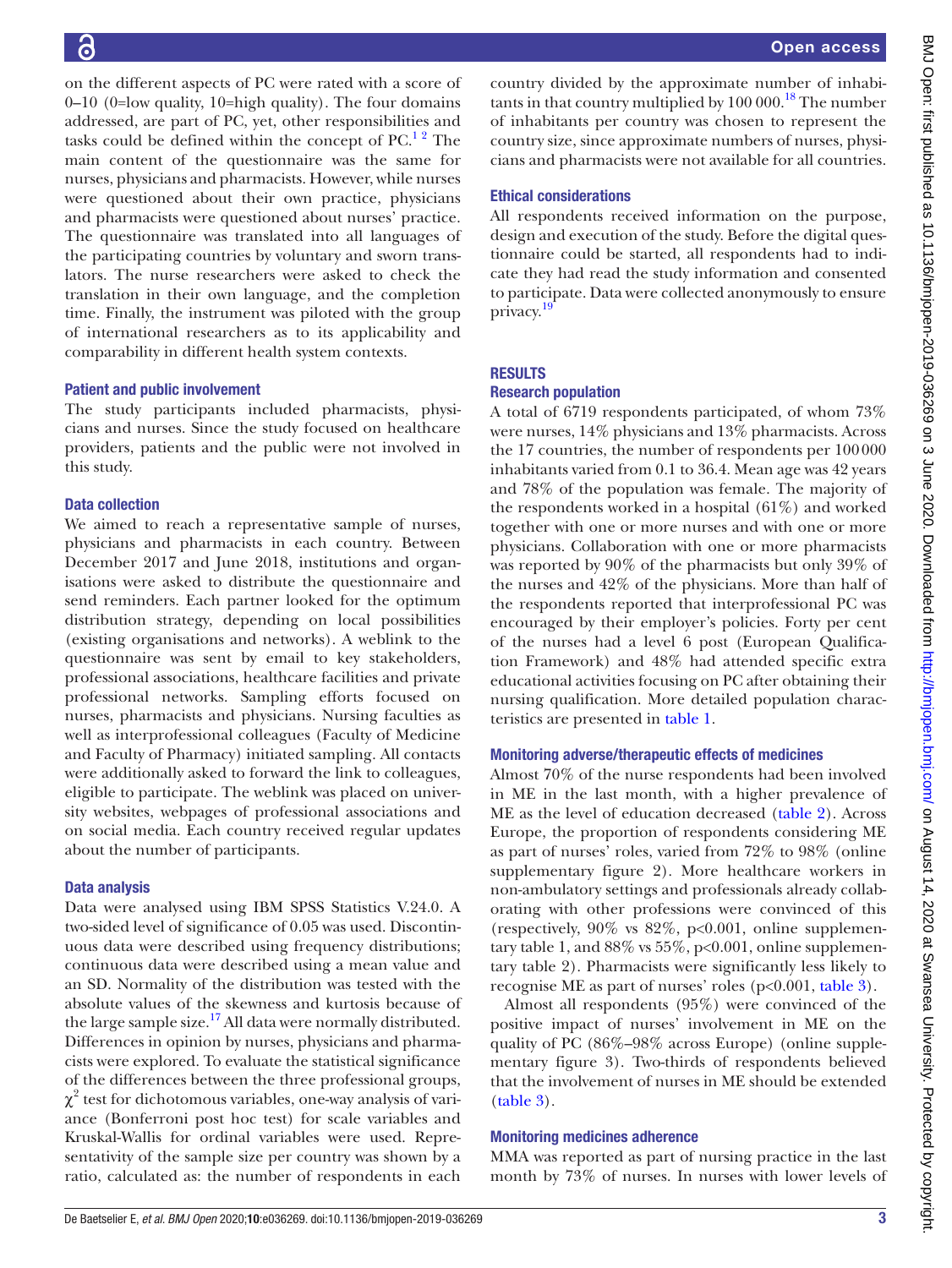<span id="page-3-0"></span>

| Population characteristics (n=6719)<br><b>Table 1</b> |                               |                             |                                |                                 |  |
|-------------------------------------------------------|-------------------------------|-----------------------------|--------------------------------|---------------------------------|--|
|                                                       | All respondents<br>$(n=6719)$ | <b>Nurses</b><br>$(n=4888)$ | <b>Physicians</b><br>$(n=974)$ | <b>Pharmacists</b><br>$(n=857)$ |  |
| <b>Demographical data</b>                             | $n$ (%)                       | %                           | %                              | %                               |  |
| Country (respondents/100000<br>inhabitants*, n)       |                               |                             |                                |                                 |  |
| Slovenia (36.4)                                       | 753 (11.2)                    | 11.5                        | 16.7                           | 3                               |  |
| Slovakia (16.6)                                       | 902 (13.4)                    | 11                          | 11.6                           | 29.2                            |  |
| Norway (9.0)                                          | 479 (7.1)                     | 6.2                         | 6.8                            | 12.6                            |  |
| Belgium (8.7)                                         | 992 (14.8)                    | 11.8                        | 23.3                           | 22.1                            |  |
| Czech Republic (8.2)                                  | 868 (12.9)                    | 15.1                        | 8.4                            | 5.5                             |  |
| Wales $(6.5)$                                         | 202 (3.0)                     | 2.9                         | 1.1                            | 5.6                             |  |
| North Macedonia (6.5)                                 | 134(2.0)                      | 1.7                         | 3                              | 2.6                             |  |
| Hungary (3.8)                                         | 376 (5.6)                     | 6.3                         | 5.5                            | 1.6                             |  |
| Sweden (2.5)                                          | 256 (3.8)                     | $\overline{3}$              | 3.2                            | $\overline{9}$                  |  |
| Greece $(2.4)$                                        | 256 (3.8)                     | 4.6                         | 2.6                            | 0.6                             |  |
| Portugal (1,3)                                        | 130(1.9)                      | 2.3                         | 1.4                            | 0.7                             |  |
| The Netherlands (0.8)                                 | 134(1.8)                      | 2.2                         | 1.1                            | 0.2                             |  |
| Germany (0.7)                                         | 584 (8.7)                     | 11.3                        | 0.3                            | 3.2                             |  |
| Italy $(0.6)$                                         | 341(5.1)                      | 4.7                         | 10.8                           | 0.5                             |  |
| UK (0.5)                                              | 336 (5.0)                     | 5                           | 2.2                            | 8.5                             |  |
| Poland (0.4)                                          | 167(2.5)                      | 2.7                         | 3                              | 0.6                             |  |
| England (0.2)                                         | 34(2.0)                       | $\overline{2}$              | $\mathbf{1}$                   | 2.9                             |  |
| Spain (0.1)                                           | 25(0.4)                       | 0.5                         | 0.1                            | 0.2                             |  |
| Gender (female)                                       | 5242 (78.2)                   | 83.3                        | 53.2                           | 77.6                            |  |
| Age (years), mean (min-max)                           | $42.0(21-77)$                 | $41.8(21 - 75)$             | 45.1 (24-75)                   | 39.5 (23-77)                    |  |
| <b>Job characteristics</b>                            | %                             | %                           | %                              | $\%$                            |  |
| Area of CP                                            |                               |                             |                                |                                 |  |
| Hospital                                              | 61.1                          | 66.5                        | 67.6                           | 30.1                            |  |
| Community or primary care                             | 18.9                          | 16.5                        | 19.2                           | 44.2                            |  |
| <b>Residential care</b>                               | 7.3                           | 9.5                         | 5.8                            | 1.4                             |  |
| <b>Educational setting</b>                            | 0.1                           | 0.4                         | 0.3                            | 0                               |  |
| Other                                                 | 12.5                          | 7.1                         | 7.1                            | 23.6                            |  |
| Work experience in healthcare<br>(years), mean (SD)   | 18.0 (12.0)                   | 11.8                        | 12.8                           | 11.5                            |  |
| Main patient population to take<br>care for           |                               |                             |                                |                                 |  |
| Children (0-17 years)                                 | 7.3                           | 7.2                         | 7.7                            | Pharmacists not                 |  |
| Adults (18-64 years)                                  | 25.7                          | 25.7                        | 25.7                           | questioned                      |  |
| Older persons (≥65 years)                             | 18.7                          | 19.7                        | 13.5                           |                                 |  |
| More than one age group                               | 48.3                          | 47.4                        | 53                             |                                 |  |
| Domains/roles†                                        |                               |                             |                                |                                 |  |
| CP/direct patient care                                | 100                           | 100                         | 100                            | 100                             |  |
| Research                                              | 37.2                          | 38.8                        | 39                             | 28.9                            |  |
| Management                                            | 61.4                          | 68.5                        | 38.2                           | 52.4                            |  |
| Education                                             | 52.9                          | 58.4                        | 44.2                           | 40.2                            |  |
| Working in CP (hours/week),<br>mean (SD)              | 12.4                          | 11.6                        | 13.7                           | 12.2                            |  |

Continued

 $\overline{\partial}$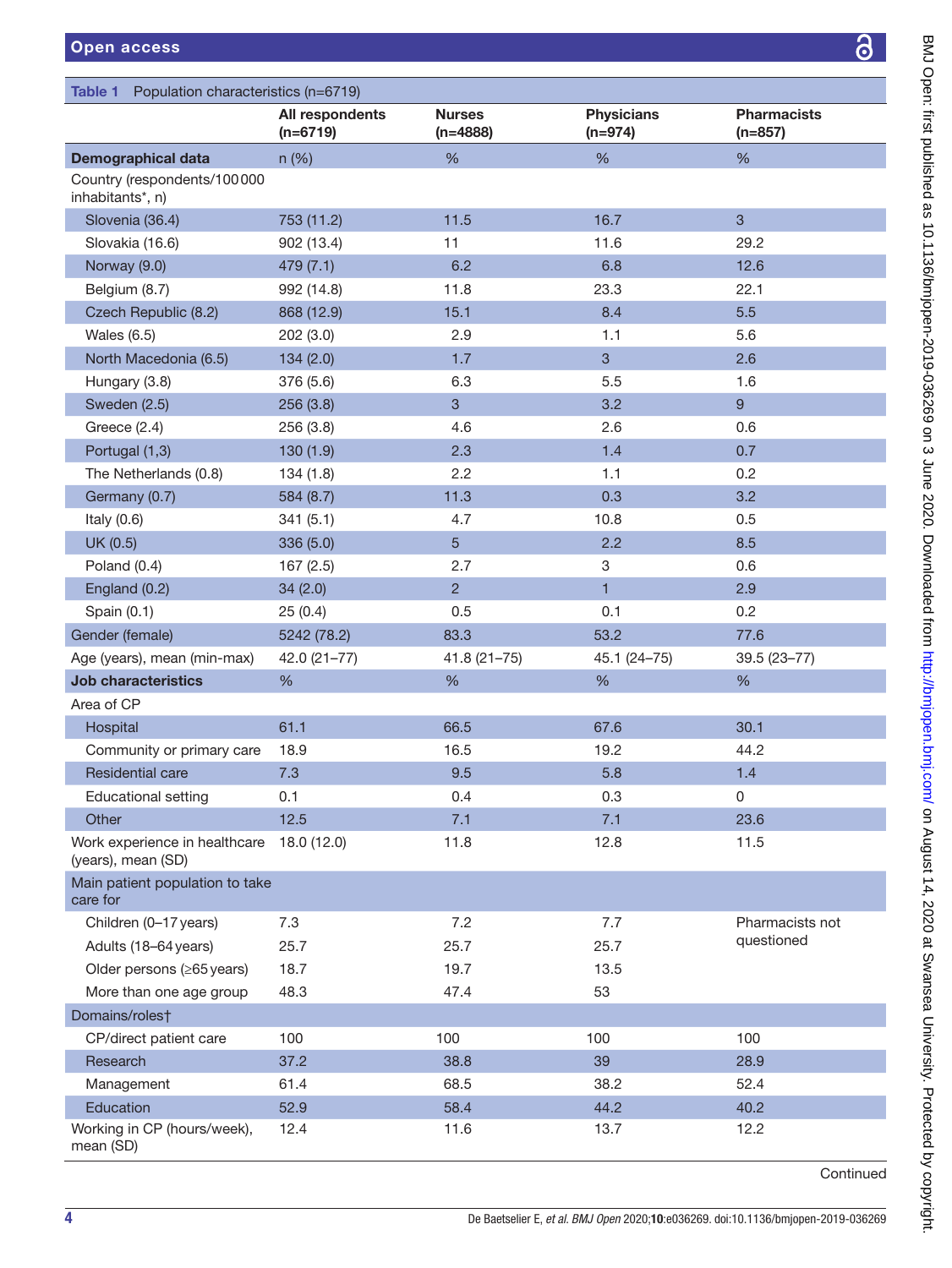| Continued<br>Table 1                                                                                                   |                               |                             |                                |                                 |  |  |
|------------------------------------------------------------------------------------------------------------------------|-------------------------------|-----------------------------|--------------------------------|---------------------------------|--|--|
|                                                                                                                        | All respondents<br>$(n=6719)$ | <b>Nurses</b><br>$(n=4888)$ | <b>Physicians</b><br>$(n=974)$ | <b>Pharmacists</b><br>$(n=857)$ |  |  |
| Number of nurse co-workers in<br>daily CP                                                                              |                               |                             |                                |                                 |  |  |
| None                                                                                                                   | 7.7                           | 4.5                         | 5.3                            | 33.3                            |  |  |
| < 5                                                                                                                    | 44.9                          | 47.3                        | 39.3                           | 36.4                            |  |  |
| $5 - 10$                                                                                                               | 26.1                          | 27.5                        | 26.9                           | 15.4                            |  |  |
| $>10$                                                                                                                  | 21.3                          | 20.8                        | 28.4                           | 15                              |  |  |
| Number of medical co-workers<br>in daily CP                                                                            |                               |                             |                                |                                 |  |  |
| None                                                                                                                   | 8.4                           | 5.7                         | 6.8                            | 29.1                            |  |  |
| < 5                                                                                                                    | 58.8                          | 63.9                        | 46.9                           | 41.3                            |  |  |
| $5 - 10$                                                                                                               | 21.1                          | 20.7                        | 27.1                           | 16                              |  |  |
| $>10$                                                                                                                  | 11.7                          | 9.8                         | 19.3                           | 13.6                            |  |  |
| Number of pharmacist co-<br>workers in daily CP                                                                        |                               |                             |                                |                                 |  |  |
| None                                                                                                                   | 54.7                          | 61.4                        | 58.3                           | 10.1                            |  |  |
| < 5                                                                                                                    | 39.9                          | 36.5                        | 37.6                           | 63.3                            |  |  |
| $5 - 10$                                                                                                               | 3.6                           | 1.5                         | 3.2                            | 17                              |  |  |
| $>10$                                                                                                                  | 1.7                           | 0.6                         | 0.9                            | 9.6                             |  |  |
| Availability of physician to<br>discuss patients'<br>MM rated as good                                                  |                               |                             |                                |                                 |  |  |
| (Strongly) agree                                                                                                       | Only nurses                   | 84.4                        |                                |                                 |  |  |
| (Strongly) disagree                                                                                                    | questioned                    | 13.8                        |                                |                                 |  |  |
| Do not know                                                                                                            |                               | 1.8                         |                                |                                 |  |  |
| Availability of pharmacists to<br>discuss patients'<br>MM rated as good                                                |                               |                             |                                |                                 |  |  |
| (Strongly) agree                                                                                                       | Only nurses                   | 59.5                        |                                |                                 |  |  |
| (Strongly) disagree                                                                                                    | questioned                    | 24.3                        |                                |                                 |  |  |
| Do not know                                                                                                            |                               | 16.2                        |                                |                                 |  |  |
| <b>Education</b>                                                                                                       | %                             | $\%$                        | $\%$                           | $\%$                            |  |  |
| Highest educational level (EQF)                                                                                        |                               |                             |                                |                                 |  |  |
| 5                                                                                                                      | Only nurses                   | 33.4                        |                                |                                 |  |  |
| 6                                                                                                                      | questioned                    | 40.4                        |                                |                                 |  |  |
| 7                                                                                                                      |                               | 22.8                        |                                |                                 |  |  |
| 8                                                                                                                      |                               | 3.3                         |                                |                                 |  |  |
| Time spend on non-mandatory<br>extra education                                                                         |                               |                             |                                |                                 |  |  |
| >2 days/year                                                                                                           | 77                            | 74.1                        | 89                             | 80.1                            |  |  |
| 1-2 days/year                                                                                                          | 15.7                          | 17.7                        | $\overline{7}$                 | 14.2                            |  |  |
| <1 day/year                                                                                                            | 4.6                           | 5.1                         | 2.3                            | 4.6                             |  |  |
| No time spent                                                                                                          | 2.7                           | 3.2                         | 1.7                            | $\mathbf{1}$                    |  |  |
| Specific extra educational<br>activities focusing<br>on PC or optimisation since<br>obtaining<br>nursing qualification | Only nurses<br>questioned     | 47.7                        |                                |                                 |  |  |

Continued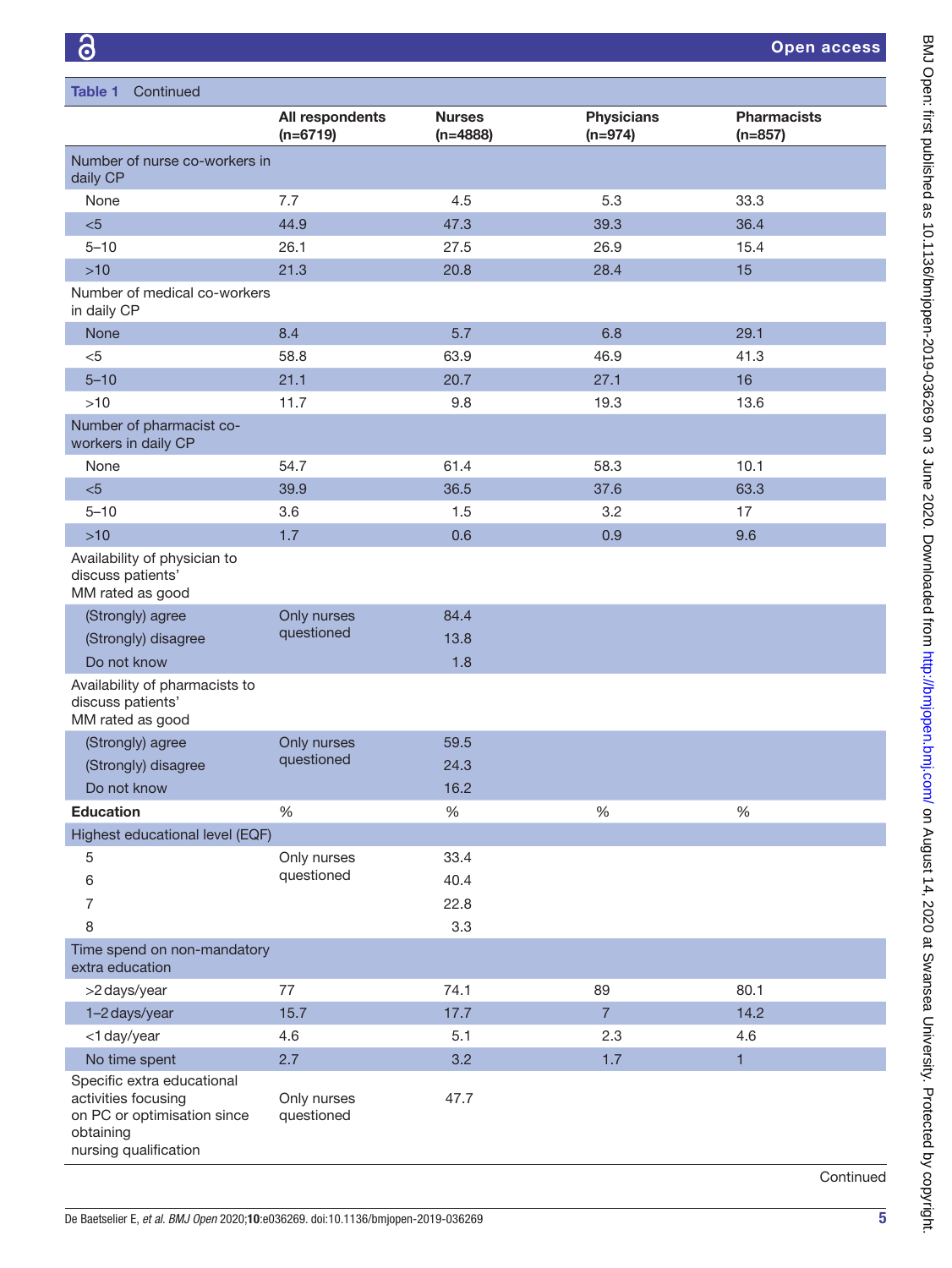| Table 1<br>Continued                                            |                               |                             |                                |                                 |
|-----------------------------------------------------------------|-------------------------------|-----------------------------|--------------------------------|---------------------------------|
|                                                                 | All respondents<br>$(n=6719)$ | <b>Nurses</b><br>$(n=4888)$ | <b>Physicians</b><br>$(n=974)$ | <b>Pharmacists</b><br>$(n=857)$ |
| Interprofessional MM is<br>encouraged by<br>employers' policies |                               |                             |                                |                                 |
| (Strongly) agree                                                | 58.8                          | 56.2                        | 58                             | 76                              |
| (Strongly) disagree                                             | 25.3                          | 27.8                        | 21.9                           | 13.5                            |
| Do not know                                                     | 15.9                          | 16                          | 20                             | 10.6                            |
|                                                                 |                               |                             |                                |                                 |

\*The number of persons having their usual residence in a country on 1 January 2018. Number of inhabitants was chosen to represent the country size, since the approximate number of nurses, physicians and pharmacists was not available for all countries.<sup>[15](#page-11-7)</sup> †More than one answer possible.

CP, clinical practice; EQF, European Qualifications Framework<sup>14</sup>; MM, medicines management; PC, pharmaceutical care.

education, MMA was significantly more a part of their activities than in nurses with higher educational levels ([table](#page-6-0) 2). Pharmacists, healthcare workers in ambulatory settings and professionals who did not collaborate with nurses were less likely to recognise MMA as part of nurses' roles ([table](#page-7-0) 3, [online supplementary table 1](https://dx.doi.org/10.1136/bmjopen-2019-036269) and [online](https://dx.doi.org/10.1136/bmjopen-2019-036269) [supplementary table 2](https://dx.doi.org/10.1136/bmjopen-2019-036269)). In Hungary, 31% of the respondents considered MMA as part of nurses' role, while across the rest of Europe this varied from 82% to 98% [\(online](https://dx.doi.org/10.1136/bmjopen-2019-036269) [supplementary figure 2\)](https://dx.doi.org/10.1136/bmjopen-2019-036269). Almost all respondents (95%) were convinced of the positive impact of nurses' involvement in MMA on the quality of PC (89%–100% across Europe) [\(online supplementary figure 3](https://dx.doi.org/10.1136/bmjopen-2019-036269)). According to 65% of respondents, the involvement of nurses in MMA should be extended. However, nurses were less convinced (63%) of the need to extend their involvement than physi-cians (70%) and pharmacists (71%) (p<0.001) [\(table](#page-7-0) 3).

### Prescribing medicines

Nurse prescribing was the aspect of PC least likely to be reported as part of nursing practice in the last month (15%; with a range across Europe from 7% to 30%) ([figure](#page-8-0) 1, [table](#page-6-0) 2). No difference in educational level existed. Almost one-third of the nurses stated prescribing was a part of their role, which was significantly more than physicians' ( $p<0.001$ ) and pharmacists' ( $p<0.001$ ) ([table](#page-7-0) 3). Professionals working in primary or community care and professionals collaborating with nurses were more likely to evaluate prescribing as part of nurses' roles (respectively 32% vs 27%, p=0.008, [online supplementary](https://dx.doi.org/10.1136/bmjopen-2019-036269) [table 1](https://dx.doi.org/10.1136/bmjopen-2019-036269) and  $28\%$  vs  $13\%$ , p<0.001, [online supplemen](https://dx.doi.org/10.1136/bmjopen-2019-036269)[tary table 2](https://dx.doi.org/10.1136/bmjopen-2019-036269)). Across Europe, the proportion of respondents acknowledging prescribing as part of nurses' roles differed: from 11% in Germany to 52% in Wales and  $81\%$  in The Republic of North Macedonia (p<0.001) ([online supplementary figure 2](https://dx.doi.org/10.1136/bmjopen-2019-036269)). However, at the time of data collection only England, The Netherlands, Poland, Sweden and Wales had legislation in place for non-medical prescribing, usually restricted to specialised nurses and/ or certain medicines. More nurses (60%) were convinced of the positive impact of nurse involvement in prescribing medicines on the quality of PC than physicians (39%) or

pharmacists (29%) (p<0.001). Across Europe, between 35% and 75% of respondents felt that nurse prescribing had a positive impact on care quality [\(online supplemen](https://dx.doi.org/10.1136/bmjopen-2019-036269)[tary figure 3](https://dx.doi.org/10.1136/bmjopen-2019-036269)). More than half of all nurses thought their involvement in prescribing should be extended, which was significantly higher than physicians  $(29\%, p<0.001)$ and pharmacists  $(23\%, p<0.001)$  [\(table](#page-7-0) 3).

## Providing patient education and information about medicines

More than three-quarters of the nurses reported PEI as part of their practice in the last month, with more PEI activities as the level of education decreased ([table](#page-6-0) 2). Across Europe, the proportion of respondents that acknowledged PEI as part of nurses' roles, varied from 55% to 93% [\(online supplementary figure 2](https://dx.doi.org/10.1136/bmjopen-2019-036269)). Pharmacists and professionals who did not collaborate with nurses were significantly less likely to consider PEI as part of nurses' roles (p<0.001). Almost all respondents  $(91\%)$ were convinced of the positive impact of nurse involvement in PEI on the quality of PC [\(table](#page-7-0) 3). This ranged from 81% to 100% across Europe [\(online supplementary](https://dx.doi.org/10.1136/bmjopen-2019-036269)  [figure 3\)](https://dx.doi.org/10.1136/bmjopen-2019-036269). Two-thirds of the respondents believed that the involvement of nurses in PEI should be extended [\(table](#page-7-0) 3).

## Quality of interprofessional collaboration, interprofessional communication and nurses' competences in PC

The mean reported perceived quality of collaboration between nurses and physicians on ME, MMA, prescribing and PEI varied from 5.9/10 to 6.6/10. Between nurses and pharmacists scores were lower (3.6/10–4/10). Professionals who already collaborated interprofessionally, rated the quality of collaboration more highly than noncollaborating professionals ([online supplementary table](https://dx.doi.org/10.1136/bmjopen-2019-036269)  [2](https://dx.doi.org/10.1136/bmjopen-2019-036269)). These 'collaborating' professionals were also more likely to consider ME, MMA, prescribing and PEI as part of nurses' roles and to acknowledge the positive impact of nurse involvement in PC. Detailed comparisons can be found in [online supplementary table 2.](https://dx.doi.org/10.1136/bmjopen-2019-036269) Nurses rated their own competence on a self-rating scale more highly (4.8/10–7.1/10) than did physicians (4.0/10–6.3/10) and pharmacists  $(3.7/10-5.2/10)$  [\(figure](#page-8-1) 2). The scores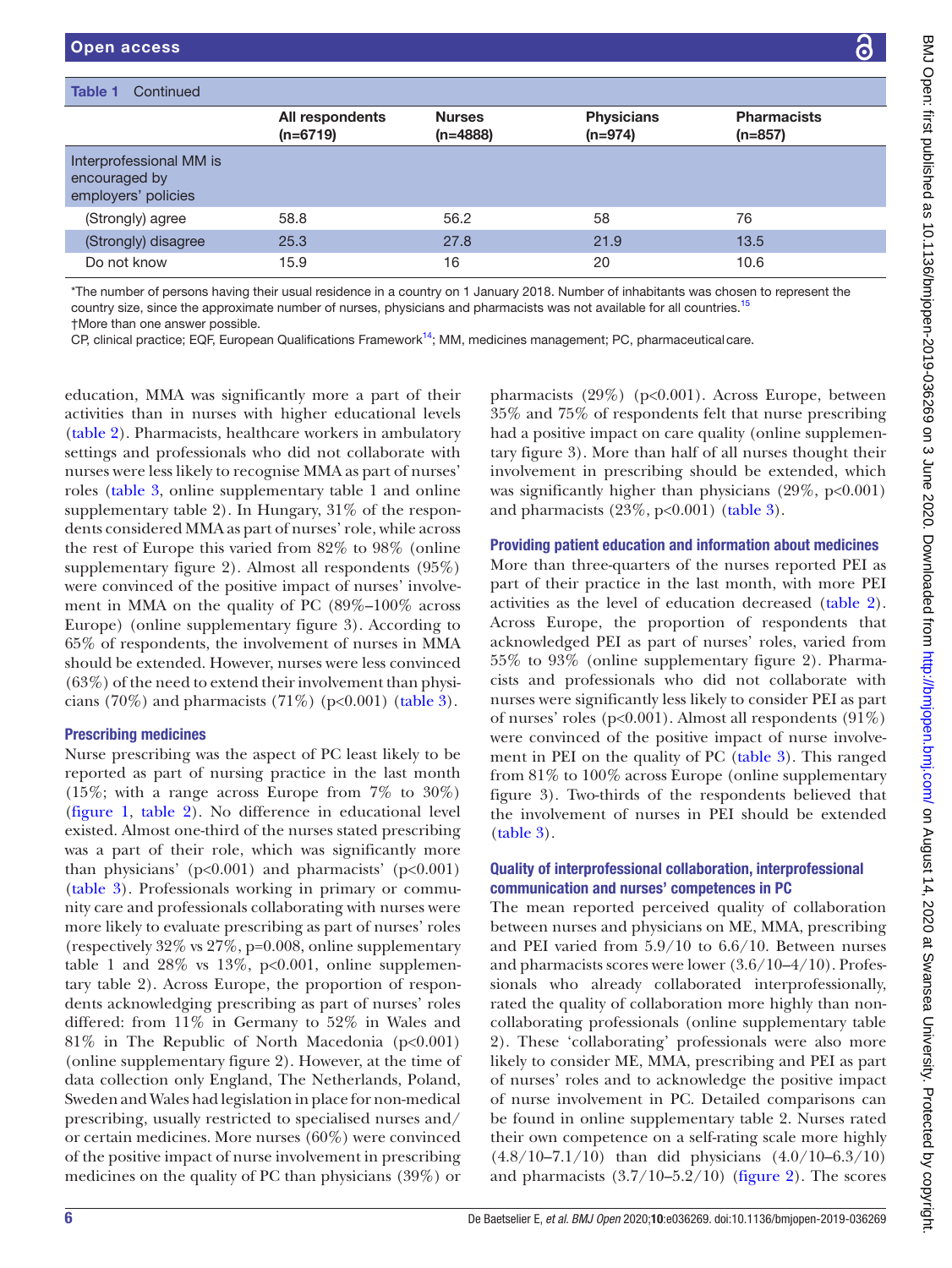<span id="page-6-0"></span>Table 2 Nurses' self-reported prevalence of different aspects of pharmaceutical care (PC) and reported actions or opinions concerning PC, split up for the different educational levels

|                                                                               |                      |                      |                      | % of level 5 % of level 6 % of level 7 % of level |                       |         |
|-------------------------------------------------------------------------------|----------------------|----------------------|----------------------|---------------------------------------------------|-----------------------|---------|
| Monitoring adverse/therapeutic effects                                        | $%$ of all<br>nurses | nurses<br>$(n=1570)$ | nurses<br>$(n=1897)$ | nurses<br>$(n=1072)$                              | 8 nurses<br>$(n=156)$ | P value |
| Part of activities last month                                                 | 69.1                 | 74.2                 | 70.8                 | 61.2                                              | 52.6                  | < 0.001 |
| Actions after observing an adverse effect*                                    |                      |                      |                      |                                                   |                       |         |
| Discussed with a physician                                                    | 90.1                 | 90.1                 | 89.3                 | 91.7                                              | 88.9                  | 0.194   |
| Discussed with a pharmacist                                                   | 7.6                  | 6.8                  | 7.5                  | 7.9                                               | 14.4                  | 0.009   |
| Discussed with a nurse                                                        | 43.6                 | 44.7                 | 44.7                 | 40.5                                              | 41.2                  | 0.108   |
| Discussed with the patient                                                    | 39.1                 | 40.2                 | 39.3                 | 37                                                | 39.2                  | 0.438   |
| Reported in the patient file                                                  | 61.2                 | 66.6                 | 58.9                 | 58.2                                              | 56.2                  | < 0.001 |
| Intervened on own initiative                                                  | 28.4                 | 29.9                 | 24.5                 | 32.8                                              | 30.1                  | <0.001  |
| Nothing                                                                       | 0.1                  | 0.2                  | 0.1                  | 0.1                                               | $\mathbf{0}$          | 0.821   |
| Never observed an adverse effect                                              | 4.1                  | 3.5                  | 4.9                  | 3.5                                               | 3.3                   | 0.108   |
| <b>Monitoring medicines adherence</b>                                         | %                    |                      |                      |                                                   |                       |         |
| Part of activities last month                                                 | 73                   | 82.7                 | 70.6                 | 66.3                                              | 53                    | < 0.001 |
| Actions after observing non-adherence*                                        |                      |                      |                      |                                                   |                       |         |
| Discussed with a physician                                                    | 83.5                 | 86                   | 81.6                 | 83.3                                              | 84.4                  | 0.016   |
| Discussed with a pharmacist                                                   | 5                    | 3.7                  | 5.2                  | 5.4                                               | 10.9                  | 0.001   |
| Discussed with a nurse                                                        | 43.7                 | 44.5                 | 44.8                 | 41                                                | 41.5                  | 0.232   |
| Discussed with the patient                                                    | 58.5                 | 61.8                 | 56                   | 58.6                                              | 55.8                  | 0.014   |
| Reported in patient file                                                      | 60.4                 | 68                   | 56.4                 | 57.8                                              | 53.1                  | <0.001  |
| Intervened on own initiative                                                  | 16.8                 | 19.2                 | 13.7                 | 18.2                                              | 19.7                  | < 0.001 |
| Nothing                                                                       | 0.4                  | 0.3                  | 0.4                  | 0.6                                               | 0                     | 0.502   |
| Never observed non-adherence                                                  | 6.7                  | 5.3                  | 8                    | 7.2                                               | 5.4                   | 0.026   |
| <b>Prescribing medicines</b>                                                  | %                    |                      |                      |                                                   |                       |         |
| Part of activities last month                                                 | 14.9                 | 13.7                 | 15.3                 | 15.6                                              | 18.2                  | 0.364   |
| Actions after observing inappropriate<br>prescribing by any professional*     |                      |                      |                      |                                                   |                       |         |
| Discussed with a physician                                                    | 78.2                 | 81.5                 | 73.4                 | 81.6                                              | 78.9                  | < 0.001 |
| Discussed with a pharmacist                                                   | 8.2                  | 6.5                  | 8.8                  | 8.7                                               | 14.3                  | 0.007   |
| Discussed with a nurse                                                        | 35.8                 | 38.2                 | 34.5                 | 34.3                                              | 39.1                  | 0.137   |
| Discussed with the patient                                                    | 16.9                 | 18.6                 | 15.1                 | 17.3                                              | 18                    | 0.091   |
| Reported in the patient file                                                  | 26.3                 | 32                   | 23.3                 | 23.9                                              | 25.6                  | <0.001  |
| Intervened on own initiative                                                  | 13.8                 | 17.2                 | 10.8                 | 14.2                                              | 15.8                  | < 0.001 |
| Nothing                                                                       | 0.3                  | 0.2                  | 0.3                  | 0.2                                               | 0.8                   | 0.586   |
| Never noticed inappropriate prescribing                                       | 17.9                 | 15.9                 | 22.2                 | 14.3                                              | 9.8                   | < 0.001 |
| Providing patient education and<br>information about medicines (PEI)          | $\%$                 |                      |                      |                                                   |                       |         |
| Part of activities last month                                                 | 78.1                 | 81.2                 | 77.4                 | 76.1                                              | 71.1                  | 0.004   |
| Nurse opinions concerning PEI*                                                |                      |                      |                      |                                                   |                       |         |
| Pharmacists, physicians, nurses were well<br>aware of PEI by each team member | 20.1                 | 16.1                 | 21.6                 | 23.6                                              | 17.3                  | 0.021   |
| Feeling qualified to PEI                                                      | 36.6                 | 34.8                 | 37.5                 | 36.4                                              | 46.2                  | 0.379   |
| Enough information of physician to PEI                                        | 39                   | 21.9                 | 20.7                 | 14.1                                              | 11.5                  | 0.008   |
| Other professions would have given better<br>PEI                              | 20                   | 16.4                 | 12.4                 | 12.3                                              | 9.6                   | 0.116   |

\*More than one answer possible; p values were calculated with  $\chi^2$  test for the difference between educational levels, p<0.05 are in bold.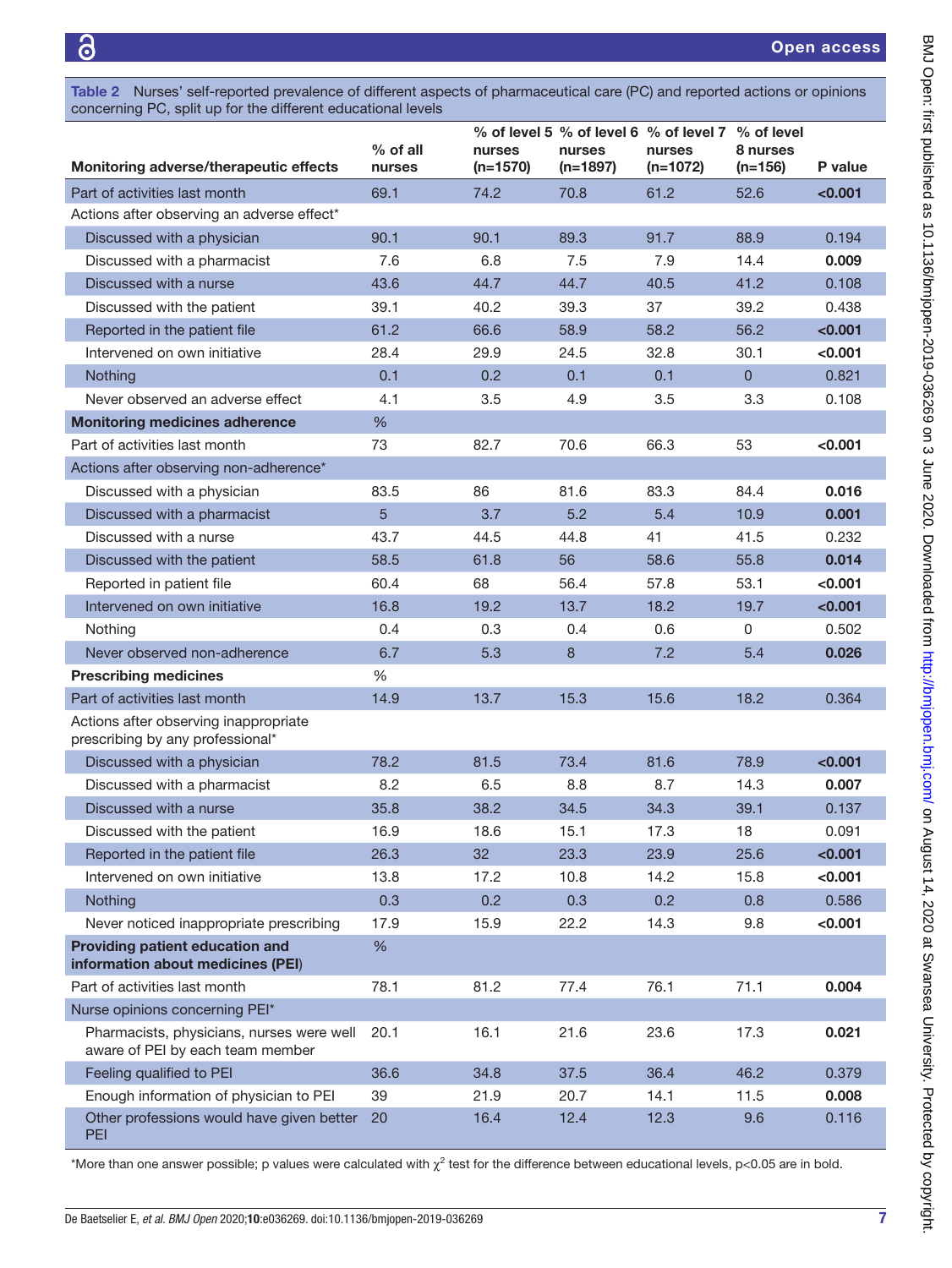<span id="page-7-0"></span>

| Table 3 Nurse involvement in four aspects of pharmaceutical care from the viewpoint of nurses, physicians and pharmacists |                                    |                                       |                                        |                                           |
|---------------------------------------------------------------------------------------------------------------------------|------------------------------------|---------------------------------------|----------------------------------------|-------------------------------------------|
|                                                                                                                           | Nurses'<br>viewpoint<br>$(n=4888)$ | Physicians'<br>viewpoint<br>$(n=974)$ | Pharmacists'<br>viewpoint<br>$(n=857)$ | <b>Overall</b><br>viewpoint<br>$(n=6719)$ |
| Monitoring adverse/therapeutic effects (ME)*                                                                              | $\frac{0}{6}$                      | %                                     | %                                      | %                                         |
| Part of nurses' role                                                                                                      | 93                                 | 73                                    | 62.9                                   | 81.2                                      |
| Convinced of positive impact of nurse involvement on PC                                                                   | 95.9                               | 92.6                                  | 88                                     | 94.5                                      |
| Involvement of nurses in ME should:                                                                                       |                                    |                                       |                                        |                                           |
| Be extended                                                                                                               | 68.2                               | 69.5                                  | 69.2                                   | 68.5                                      |
| Remain the same                                                                                                           | 29.9                               | 28.2                                  | 24.8                                   | 29                                        |
| Be restricted                                                                                                             | 1.9                                | 2.3                                   | 6                                      | 2.4                                       |
| Monitoring medicines adherence (MMA)*                                                                                     | %                                  | $\%$                                  | $\frac{0}{0}$                          | $\frac{0}{0}$                             |
| Part of nurses' role                                                                                                      | 94.7                               | 84                                    | 75.8                                   | 85.2                                      |
| Convinced of positive impact of nurse involvement on PC                                                                   | 95.7                               | 93.6                                  | 90.5                                   | 94.8                                      |
| Involvement of nurses in MMA should:                                                                                      |                                    |                                       |                                        |                                           |
| Be extended                                                                                                               | 63.4                               | 69.6                                  | 71.2                                   | 65.2                                      |
| Remain the same                                                                                                           | 35.2                               | 28.8                                  | 24.8                                   | 33                                        |
| Be restricted                                                                                                             | 1.4                                | 1.6                                   | 4                                      | 1.8                                       |
| Prescribing medicines*                                                                                                    | $\%$                               | $\%$                                  | %                                      | $\%$                                      |
| Part of nurses' role                                                                                                      | 30.3                               | 22.1                                  | 21.3                                   | 23.1                                      |
| Convinced of positive impact of nurse involvement on PC                                                                   | 60.1                               | 38.9                                  | 29.3                                   | 53.3                                      |
| Involvement of nurses in prescribing medicines should be:                                                                 |                                    |                                       |                                        |                                           |
| Extended                                                                                                                  | 54.6                               | 28.9                                  | 22.8                                   | 46.9                                      |
| Remain the same                                                                                                           | 32.2                               | 49.4                                  | 37.9                                   | 35.6                                      |
| Restricted                                                                                                                | 13.2                               | 21.7                                  | 39.3                                   | 17.4                                      |
| Providing patient education/information about<br>medicines (PEI)*                                                         | %                                  | %                                     | %                                      | %                                         |
| Part of nurses' role                                                                                                      | 86.3                               | 68.2                                  | 64.5                                   | 76.7                                      |
| Convinced of positive impact of nurse involvement on PC                                                                   | 93.3                               | 85.1                                  | 80.2                                   | 90.6                                      |
| Involvement of nurses in PEI should be:                                                                                   |                                    |                                       |                                        |                                           |
| Extended                                                                                                                  | 68.5                               | 63.8                                  | 58.9                                   | 66.7                                      |
| Remain the same                                                                                                           | 28.9                               | 30.9                                  | 29.8                                   | 29.3                                      |
| Restricted                                                                                                                | 2.6                                | 5.3                                   | 11.3                                   | 4                                         |

\*Viewpoint of nurses, physicians, pharmacists was significantly different (p<0.001) for all variables except for 'involvement of nurses in ME should be extended/remain the same/be restricted' (p=0.775). P value was calculated with  $\chi^2$  test for 'part of nurses' role' and 'convinced of positive impact' and Kruskal-Wallis test for 'nurse involvement should be extended/remain the same/be restricted'.

for the reported quality of interprofessional communication varied from 5.0/10 to 5.7/10. Here, pharmacists gave a significantly lower score  $(4.3/10-4.5/10)$  than nurses  $(5.1-5.9/10)$  and physicians  $(4.9/10-5.7/10)$  ([figure](#page-8-2) 3). More detailed scores across Europe are presented in [online supplementary figures 4–7](https://dx.doi.org/10.1136/bmjopen-2019-036269).

# **DISCUSSION**

The EUPRON data clearly describe nurses' routine clinical practice in PC. Although some variation is apparent, the differences between the 17 countries in practice, competence, collaboration and communication in PC are not as large as expected.

We investigated four different PC activities. Most nurses were actively involved in ME, PEI and MMA the last month,

particularly the nurses with lower educational attainment. Nearly all nurses, physicians and pharmacists believed nurse involvement positively impacted on the quality of PC. Also, most nurses, physicians and pharmacists were convinced ME, PEI and MMA are part of nurses' role. Moreover, an extension of nurses' roles in ME, PEI, MMA was proposed by two-thirds of respondents. However, scores were suboptimal in all four different aspects of PC for the quality of: nurses' competences, collaboration of nurses with physicians or pharmacists and interprofessional communication.

The lowest ratings for collaboration related to nursepharmacist working. This may reflect the observation that pharmacists were the least frequently mentioned co-workers in clinical practice, and this lack of familiarity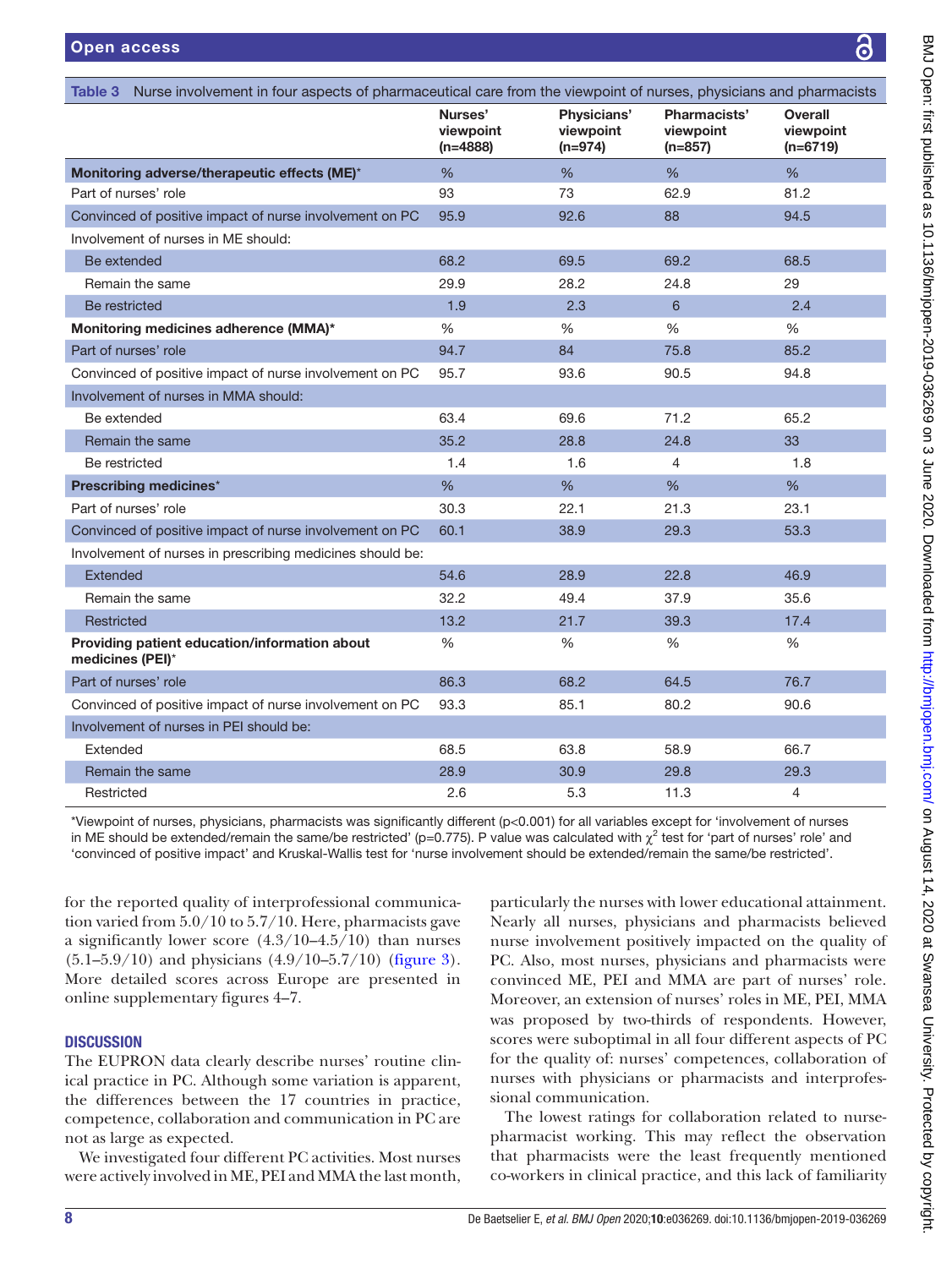of

 $^{1111}$ 

interprofessional

\*, ‡, §

unication



ခြ

<span id="page-8-0"></span>Figure 1 Percentages of nurses stating that prescribing medicines was part of their activities last month, by country and across Europe as a whole. P values was calculated with  $\chi^2$  test.



<span id="page-8-1"></span>

Nurses' perceived quality of collaboration / communication score (mean, n=3991) **Physicians' perceived quality of collaboration / communication score (mean,**  $n=842$ **)** Pharmacists' perceived quality of collaboration / communication score (mean, n=566)



interprofessional

 $*, *,$ 

inication

physician<br>collaboratio

 $*, +, *,$ 

pharmacist

 $^{*},+$ ,  $\frac{1}{2}$ 

.<br>:ollabora

physician<br>collaboratio

 $*,+,+,$ 

pharmacist

 $^{*,+,\xi}$ 

collaborati

<span id="page-8-2"></span>Figure 3 Score (on 10) for the reported self-perceived quality of collaboration between nurses and physicians, collaboration between nurses and pharmacists and interprofessional communication in pharmaceutical care (split up for four aspects), from the viewpoint of nurses, physicians and pharmacists. \*P<0.05 for the difference in mean quality score between nurses/physicians/pharmacists (overall comparison, one-way analysis of variance); †p<0.05 for the difference in mean quality score between nurses and physicians (pair-wise comparison, Bonferroni post hoc test); ‡p<0.05 for the difference in mean quality score between nurses and pharmacists (pair-wise comparison, Bonferroni post hoc test); §p<0.05 for the difference in mean quality score between physicians and pharmacists (pair-wise comparison, Bonferroni post hoc test).

might have influenced pharmacists' perceptions of nurses' practice. After all, it is more difficult to understand another professionals' role, when not working directly with them. The literature on nurse-pharmacist collaborations is contradictory. A study in Pakistan found poor collaboration between nurses and pharmacists: 24% of the nurse study population (n=220) never or rarely interacted with a pharmacist. $^{20}$  A Chinese study found positive attitudes towards nurse-pharmacist collaboration, even though there was still room for improvement and American research showed nurse-pharmacist collaboration was efficient and cost‐effective, which improved patient safety.<sup>21 22</sup> In Europe, there is little recent research on nurse-pharmacist collaboration. A UK study reported limited contact between community pharmacists and nurse prescribers, in contrast to the reported frequency of contact with other healthcare professionals. Yet, there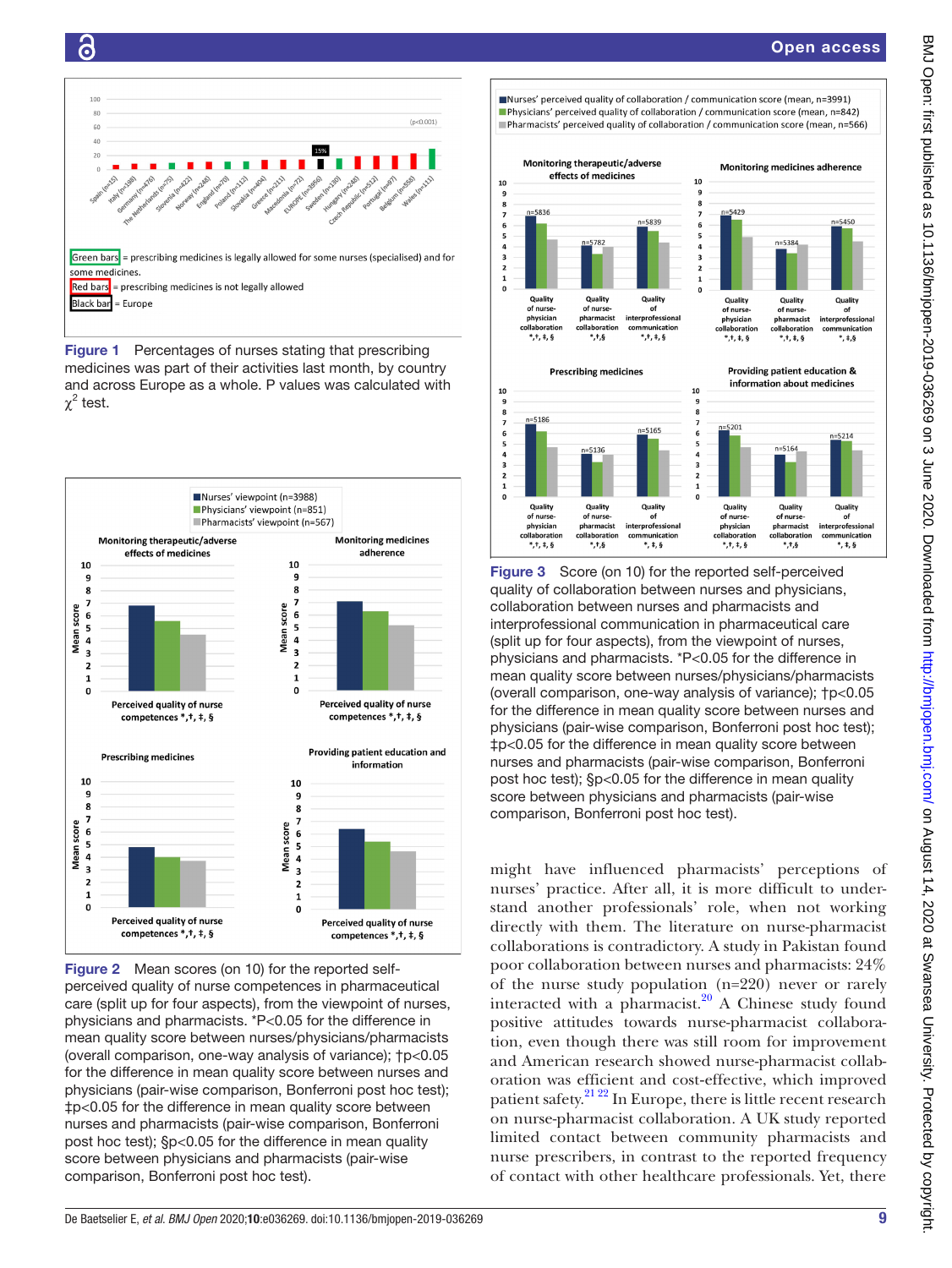are positive views on pharmacist-nurse team-working. $^{23}$  A recent review by Celio *et al* in European as well as non-European countries concluded pharmacist-nurse medication adherence-enhancing interventions are rare and often in the nascent phase.<sup>2</sup>

Our findings on nurse prescribing were surprising: prevalence was much higher than expected, based on the legislation in the participating countries. Only The Netherlands, Poland, Sweden and the UK legally permitted nurse prescribing at the time of data collection.<sup>13</sup> However, in all other countries some nurses indicated having prescribed the last month. In addition, one-quarter of the nurses, physicians and pharmacists believed prescribing was part of nurses' role, with up to 81% in The Republic of North Macedonia, where nurse prescribing is not legally allowed. After discussing these results within the research consortium, the experts concluded the term 'prescribing' might have been interpreted by respondents as selecting and applying medicinal products for wound care. Another possibility is that prescribing was not legally allowed, yet performed by nurses in an informal, unofficial way. Maier and Aiken described how prescriptive authority by nurses can vary from no authority to a limited or a broad range of activities officially authorised.<sup>13</sup> In some countries, nurses are allowed to prescribe a wide range of medicines within certain specialties. Levels of independence range from fully independent to various forms of physician oversight, depending on types of medicines and country-specific governance structures. The study of Maier and Aiken in 39 countries, of which 35 European, indicated task shifting from physicians to nurses, for example, prescribing by nurses, has become common in many countries.<sup>13</sup>

This study showed lower educated nurses were more likely to monitor patients for adverse/therapeutic effects and medication adherence and provided more patient education/information. Our results partly correspond to a previous study of Dilles *et al* on nurses' practice in PC and association with educational level (diploma vs bachelor nurse). There, more diploma nurses observed nonadherence, yet more bachelor nurses observed adverse drug reactions. No differences for providing patient education/information were shown.<sup>6</sup>

The results in this study showed nurses are willing to extend their involvement in all areas of PC. This suggests nurses believe PC is the responsibility of teams in which they are included. While nurses favoured an expansion of their involvement in prescribing, this was not supported by pharmacists. On the contrary, 39% were in favour of restricting nurses' involvement.

Although most nurses were performing several activities of PC, and consequently taking responsibility in parts of PC, our findings show nurses' competences in PC were reported as rather low. The lack of clarity in nurses' roles in PC can contribute to nurses not receiving sufficient training in different aspects of PC. A clear definition of roles however, is a fundamental prerequisite for effective education and collaboration among nurses, physicians

and pharmacists, for delivering safe care to patients and meeting patients' needs.<sup>24</sup> Effective team communication and better training in interprofessional collaboration is needed to tackle adverse patient events. $25-31$  Therefore, nurse education curricula as well as the curricula of all other disciplines need to address these weaknesses.<sup>[32](#page-11-13)</sup>

#### Strengths and limitations

This study is unique because of its large sample size and diversity, consisting of respondents of three professional groups from 7 European countries. To our knowledge, this is the first pan-European survey of PC by nurses. Despite the limited number of participants at the national level, the overall data provided interesting first insight in the current European situation.

This internet survey had limitations. The inclusion or exclusion of countries and respondents was determined by whether they agreed or declined to participate in the study. This self-selected sample with an unknown response rate might have led to a distortion of the results due to only the most motivated professionals participating. Also, the sample favoured more educated computerliterate professionals, due to use of internet recruitment. Another limitation that needs to be taken into account when interpreting the results is the differences in health systems across Europe. Despite the conceptual model and international collaboration in the questionnaire development, key elements of PC might be understood differently, as discussed for the term 'prescribing'. Finally, we acknowledge that our findings represent perceptions and are not validated against direct observations or correlated with any outcomes.

#### Implications and recommendations for practice and research

Because of the descriptive nature of this survey, few associations were explored. Differences exist, for example, in area of clinical practice or educational attainment. Further research, zooming in on possible associations, is needed to highlight these differences and identify areas of greatest need.

The EUPRON data demonstrated that throughout Europe, nurses' contribution to interprofessional PC is not transparent and differs between countries, in both law and practice. The lack of transparency and recognition, combined with international variation, in both nursing practice and education, can hinder collaboration on different levels: quality of interprofessional communication and collaboration in daily clinical practice; transnational collaboration in research, education and innovation across Europe and labour mobility of nursing students and nurses. Further research is needed to explore whether the level of education and practice variation is associated with variation in patient outcomes, particularly in terms of medication errors, the prevalence of adverse effects and hospitalisation for adverse effects.

In EUPRON, we decided to use a quantitative study design to investigate the current clinical practice of nurses in PC. Insights in the strengths and weaknesses of nurses'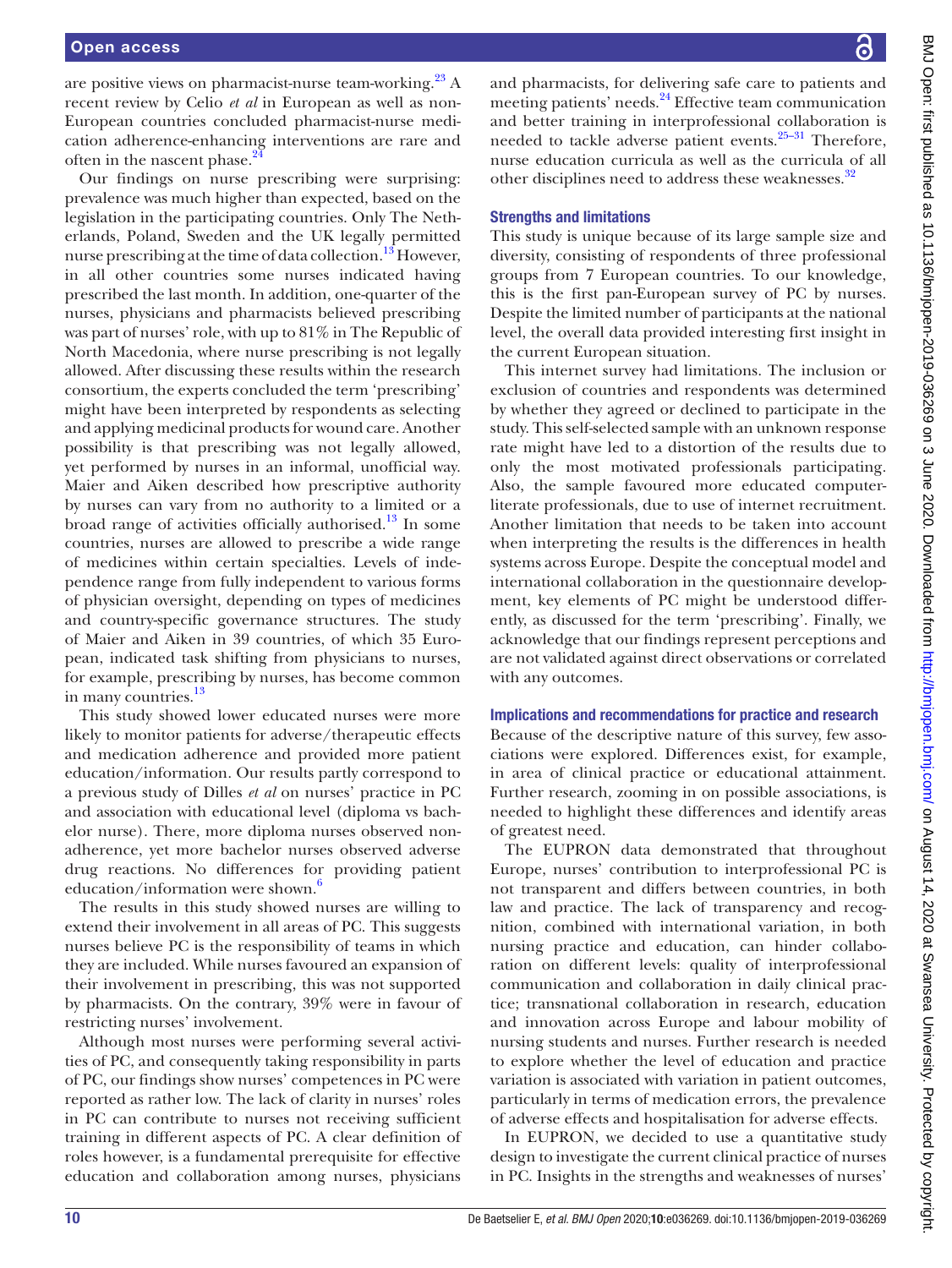practice today, and in the opportunities and threats for the future cannot be extracted out of the EUPRON data. An in-depth qualitative study in all partner countries, interviewing nurses, physicians and pharmacists, would create a strengths, weaknesses, opportunities and threats (SWOT) analysis on nurses' roles in interprofessional PC in the different countries, and in Europe as a whole. This would allow learning about good practice, and the prerequisites for patient safety, which can then form the basis for development of a model for nurses' roles in interprofessional PC. Subsequently, this model could be a framework for interprofessional collaboration in clinical practice, education, transnational collaboration in research in Europe and labour mobility of nurses and nursing students.

### **CONCLUSION**

Monitoring adverse/therapeutic effects of medicines, monitoring medicines adherence, prescribing medicines and providing patient education and information about medicines are part of the activities of nurses in clinical practice. Healthcare professionals felt that nurse involvement should be extended. The quality of collaboration between nurses and physicians on pharmaceutical care is limited and between nurses and pharmacists even more so.

#### Author affiliations

<sup>1</sup>Nursing and Midwifery, Faculty of Medicine and Health Sciences, University of Antwerp, Wilrijk, Belgium

<sup>2</sup>Higher School of Nursing of Coimbra Health Sciences Research Unit Nursing, Coimbra, Portugal

<sup>3</sup>Department of Neurobiology Care Sciences and Society, Karolinska Institutet, Huddinge, Sweden

4 Department of Clinical Nursing, Medical University of Warsaw, Warsaw, Poland 5 ANASTE-Humanitas Foundation, Rome, Italy

<sup>6</sup>Research Group Care for the Chronically III, HU University of Applied Sciences Utrecht, Utrecht, The Netherlands

<sup>7</sup>Saint Kliment Ohridski University Bitola, Bitola, Bitola, The former Yugoslav Republic of Macedonia

8 Faculty of Health and Welfare, Østfold University College, Halden, Norway <sup>9</sup>Institute of Nursing Theory and Practice, Charles University First Faculty of Medicine, Praha, Czech Republic

<sup>10</sup>Deutsches Institut für angewandte Pflegeforschung e V, Köln, Germany

<sup>11</sup>Nursing, Swansea University, Swansea, UK

<sup>12</sup>Department of Nursing, University of Primorska College of Health Care, Izola, Slovenia

- <sup>13</sup>Department of Nursing and Clinical Science, Bournemouth University, Dorset, UK <sup>14</sup>Department of Nursing, Laboratory of Integrated Health Care, University of
- Peloponesse, Sparti, Greece
- <sup>15</sup>Medical Faculty, Institute of Health and Nursing Sciences, Martin-Luther-Universitat Halle-Wittenberg, Halle (Saale), Germany
- <sup>16</sup>Department of Nursing, Universitat d'Alacant, Alacant, Spain

<sup>17</sup> Institute of Nursing Sciences, Basic Health Sciences and Health Visiting, University of Pecs Faculty of Health Sciences, Pecs, Hungary

<sup>18</sup>Faculty of Nursing and Professional Health Studies, Slovak Medical University in Bratislava, Bratislava, Slovakia

<sup>19</sup>Faculty of Health Sciences, Department of Nursing, University of Primorska College of Health Care, Izola, Slovenia

Twitter Elyne De Baetselier [@EBaetselier](https://twitter.com/EBaetselier), Bart Van Rompaey [@BartRompaey](https://twitter.com/BartRompaey), Nienke E Dijkstra [@DijkstraNE,](https://twitter.com/DijkstraNE) Manuel Lillo-Crespo [@manuellilloc](https://twitter.com/manuellilloc), Mirko Prosen [@](https://twitter.com/MirkoProsen) [MirkoProsen](https://twitter.com/MirkoProsen) and Tinne Dilles [@TinneDilles](https://twitter.com/TinneDilles)

Acknowledgements The authors would like to thank Sabina Ličen (University of Primorska), Nia Griffin (Swansea University), Paulo Alexandre Carvalho Ferreira (Nursing School of Coimbra), Soraia Alves Rodrigues (Hospital Centre Baixo Vouga), Catariana Abrantes da Silva (Hospital Centre Baixo Vouga), Francesco Talarico (Pugliese-Ciaccio Hospital), Toke Vanwesemael (University of Antwerp), Filip Haegdorens (University of Antwerp), Kelly Sabbe (University of Antwerp) for their valuable contribution in collecting data and reviewing the manuscript.

Contributors EDB, BVR, NED, CS, TD contributed to the design of the study. EDB, BVR, LMB, MB, BC-P, ADS, NED, MIF, IF, VAG, JH, AKH, MI, SJ, IK, SK, PK, GL, ML-C, VL, AM, GM, AO, HP, MP, DP, CS, ST, EZ, TD contributed to the data collection. EDB conducted the data analysis. All authors contributed to the interpretation of the data, and the preparation and refinement of the final manuscript.

Funding This work was supported by the Erasmus+Programme of the European Union (grant number 2018-1-BE02-KA203-046861) and MDMJ accountants, an accountancy service in Belgium that financially supported the Belgian authors, without any conflicts of interest.

Competing interests None declared.

Patient and public involvement Patients and/or the public were not involved in the design, conduct, reporting or dissemination plans of this research.

Patient consent for publication Not required.

Ethics approval The Ethics Committee for Social Sciences and Humanities of the University of Antwerp approved the study design. Depending on local regulations, in some countries additional approval from local organisations: Health Research Authority approval and Bournemouth University approval (England), Ethical Committee of School of Human Movement and Quality of Life of University of Peloponnese (Greece), Health Science Council—Scientific and Research Ethics Committee (Hungary), Bioethics Commission at the Medical University of Warsaw (Poland), Ethics Committee of the Nursing Sciences Research Unit of the Nursing School of Coimbra (Portugal), Integrated Research Application System ethical approval and Research & Development departments (Wales).

Provenance and peer review Not commissioned; externally peer reviewed.

Data availability statement Data are available on reasonable request. All data relevant to the study are included in the article or uploaded as supplementary information.

Open access This is an open access article distributed in accordance with the Creative Commons Attribution Non Commercial (CC BY-NC 4.0) license, which permits others to distribute, remix, adapt, build upon this work non-commercially, and license their derivative works on different terms, provided the original work is properly cited, appropriate credit is given, any changes made indicated, and the use is non-commercial. See: [http://creativecommons.org/licenses/by-nc/4.0/.](http://creativecommons.org/licenses/by-nc/4.0/)

#### ORCID iD

Elyne De Baetselier <http://orcid.org/0000-0002-1586-7825>

### <span id="page-10-0"></span>**REFERENCES**

- 1 Hepler CD, Strand LM. Opportunities and responsibilities in pharmaceutical care. *[Am J Hosp Pharm](http://dx.doi.org/10.1093/ajhp/47.3.533)* 1990;47:533–43.
- <span id="page-10-1"></span>2 Cipolle RJ, Strand LM, Morley PC. *Pharmaceutical care practice: the patient-centered approach to medication management*. 3 edn. McGraw-Hill Education, 2012.
- <span id="page-10-2"></span>3 Kijlstra N, Ridge K, Walser S. *Pharmaceutical care: where do we stand - where should we go? Key concepts in pharmaceutical care, quality assessment of pharmaceutical care in Europe, sources of information: survey report*. Strasbourg: European Directorate for the Quality of Medicines & HealthCare (EDQM), 2009.
- 4 Keitel S. *Pharmaceutical care policies and practices for a safer, more responsible and cost-effective health system*. Strasbourg: European Directorate for the Quality of Medicines & HealthCare (EDQM), 2012.
- <span id="page-10-3"></span>5 Ensing HT, Stuijt CCM, van den Bemt BJF, *et al*. Identifying the optimal role for pharmacists in care transitions: a systematic review. *[J Manag Care Spec Pharm](http://dx.doi.org/10.18553/jmcp.2015.21.8.614)* 2015;21:614–36.
- <span id="page-10-4"></span>6 Dilles T, Vander Stichele R, Van Rompaey B, *et al*. Nurses' practices in pharmacotherapy and their association with educational level. *[J](http://dx.doi.org/10.1111/j.1365-2648.2010.05268.x)  [Adv Nurs](http://dx.doi.org/10.1111/j.1365-2648.2010.05268.x)* 2010;66:1072–9.
- <span id="page-10-5"></span>7 Jordan S, Hardy B, Coleman M. Medication management: an exploratory study into the role of community mental health nurses. *[J](http://dx.doi.org/10.1046/j.1365-2648.1999.01002.x)  [Adv Nurs](http://dx.doi.org/10.1046/j.1365-2648.1999.01002.x)* 1999;29:1068–81.